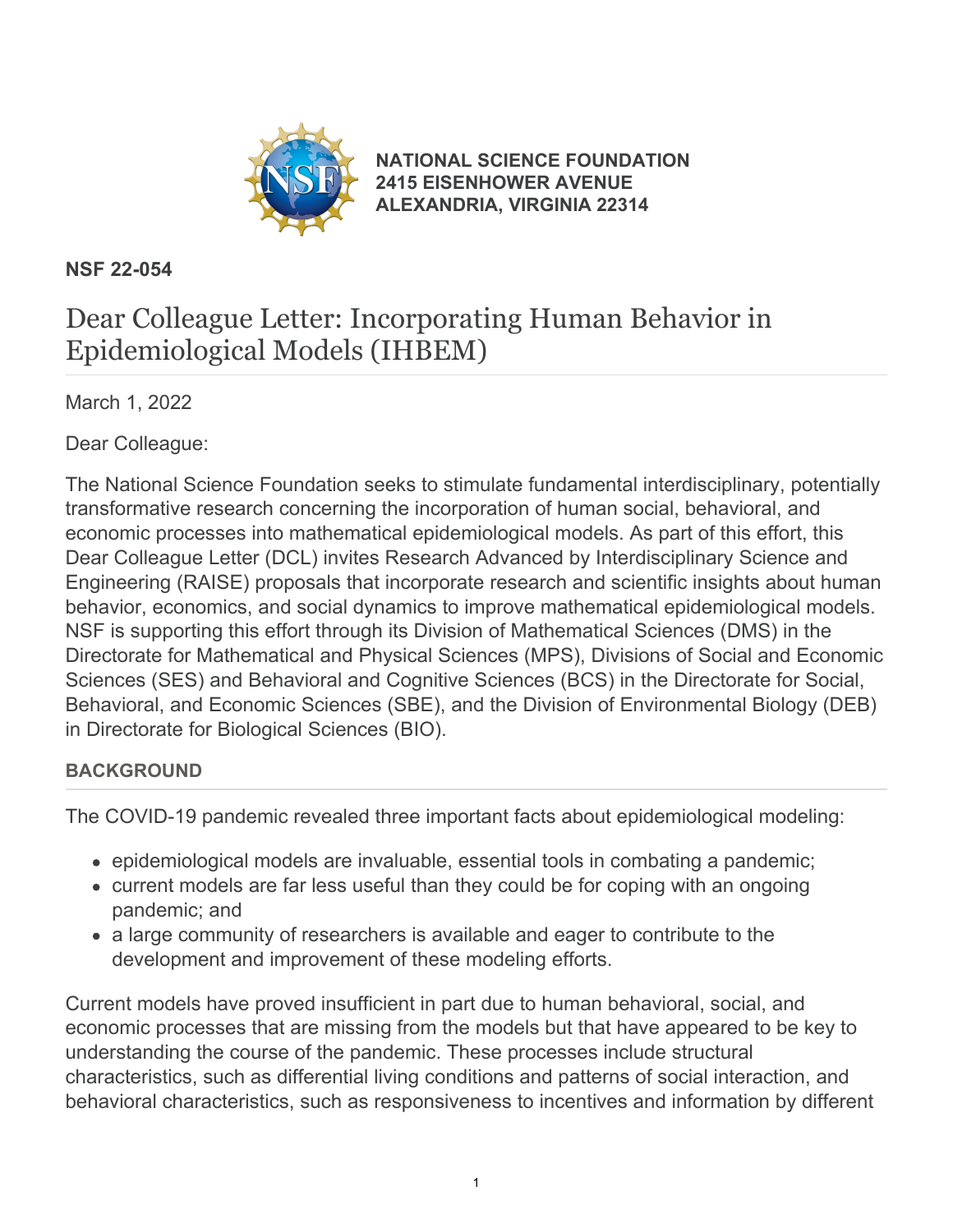segments of the population. With the outbreak of the pandemic, numerous researchers from a variety of disciplines made contributions: they offered mathematical models, developed and ran simulations, and collected and analyzed large amounts of data. Their efforts were not as effective or useful as they could have been, however, in part because of weaknesses in dealing with behavioral and social processes (see NSF-sponsored [conference on](https://www.nsf.gov/cgi-bin/goodbye?https://giesbusiness.illinois.edu/bridging-disciplinary-divides-conference) [behaviorally modulated models in mathematical epidemiology](https://www.nsf.gov/cgi-bin/goodbye?https://giesbusiness.illinois.edu/bridging-disciplinary-divides-conference)).

The IHBEM effort is motivated by the urgent need to provide more reliable modeling tools to inform decision making and to evaluate public health policies during pandemics and other public health crises, with the premise that important advances will be made by incorporating human behavioral and social processes into mathematical epidemiological models. A key reason for building such a research program is that unintended outcomes of public health interventions should not be unanticipated.

#### **SUMMARY OF OPPORTUNITY**

Each proposal submitted in response to this DCL should be [convergent](https://www.nsf.gov/od/oia/convergence/characteristics.jsp) in nature and depend for its advancement on the coordinated interaction of two or more PIs/co-PIs, with participation necessarily from the mathematical sciences and the social, behavioral, and economic sciences, and possibly from the biological sciences as well. Each proposal should be focused on a significant and well-delineated research challenge that integrates research on behavioral, social, and economic processes and mathematical epidemiological models. Examples of research challenges (see NSF-sponsored [conference on behaviorally modulated](https://www.nsf.gov/cgi-bin/goodbye?https://giesbusiness.illinois.edu/bridging-disciplinary-divides-conference) [models in mathematical epidemiology](https://www.nsf.gov/cgi-bin/goodbye?https://giesbusiness.illinois.edu/bridging-disciplinary-divides-conference)) include, but not are limited to: 1) Behavioral realism and sensitivity analysis; 2) Incorporation of behavioral change; 3) Incorporation of multiple environments: climate, seasonal, political, social; 4) Incorporation of population heterogeneity and policy models; 5) Data needs and integration for rich mathematical epidemiological models; and 6) Use of non-human data for model validation and verification. All proposals should address metrics to assess the success of the research project. Training of students and postdoctoral researchers at the intersection of the mathematical sciences and social, behavioral, and economic sciences is encouraged. Research teams are required to disseminate the results of their work in a timely and effective fashion.

NSF welcomes proposals that include efforts to broaden participation of underrepresented groups in science, technology, engineering and mathematics (STEM) (e.g., women, minorities, and persons with disabilities) in the development of the research agendas. Proposals from minority-serving institutions are encouraged, as are opportunities for participation by undergraduate and graduate students and postdoctoral fellows.

#### **PREPARATION INSTRUCTIONS**

Potential research teams are required to first contact the Division of Mathematical Sciences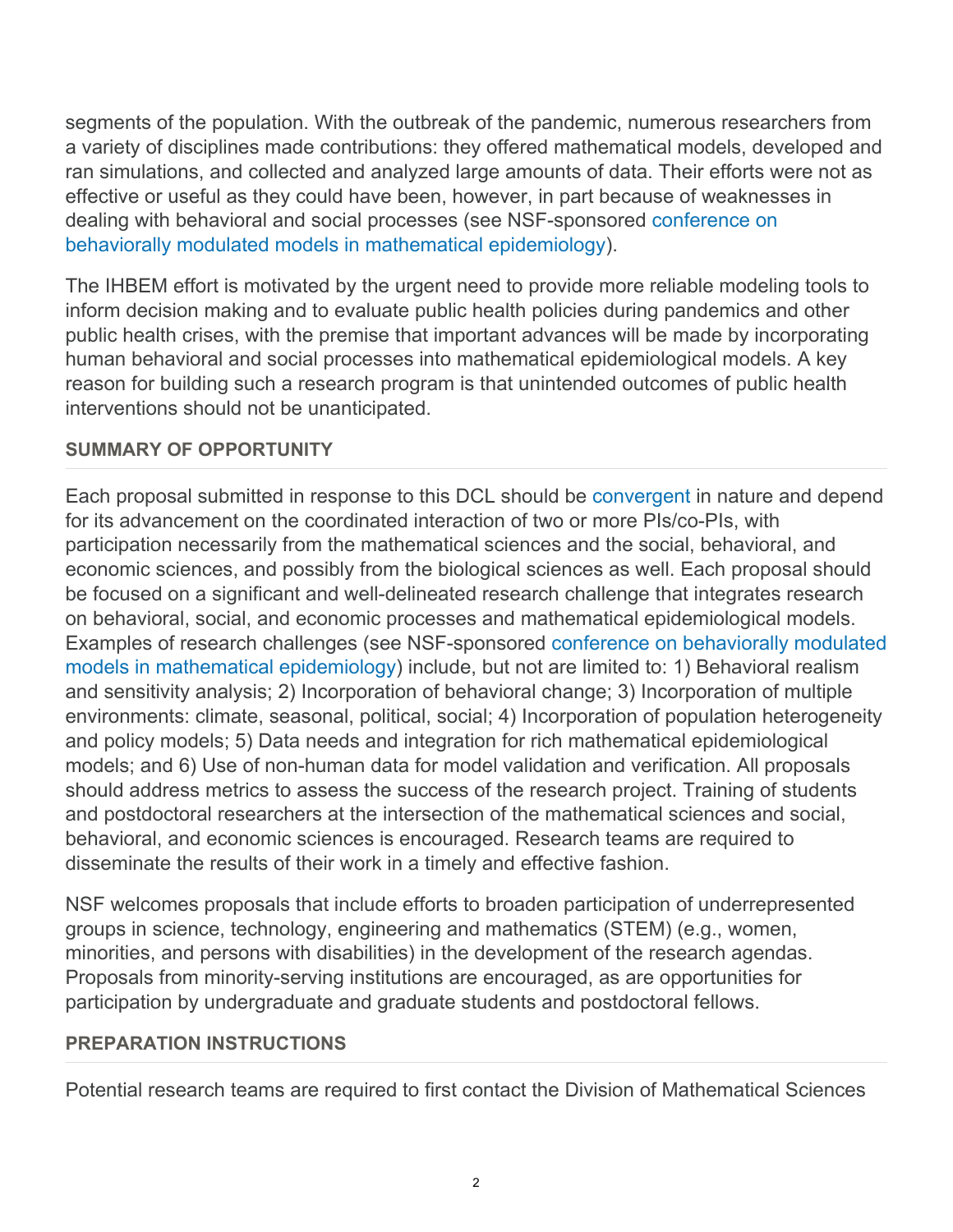via the Program Suitability and Proposal Concept Tool (ProSPCT) web form at [https://suitability.nsf.gov/s/.](https://suitability.nsf.gov/s/) The web form requests a project title, list of team members, summary of the project concept (up to two pages), and applicability to the RAISE guidelines contained in Chapter II.E.4 of the [NSF Proposal & Award Policies & Procedures Guide](https://www.nsf.gov/publications/pub_summ.jsp?ods_key=pappg) (PAPPG). To ensure proper processing, the title of the ProSPCT submission should begin with: "RAISE:IHBEM" and identify MPS/DMS as the Target Unit with one or more of SBE/SES, SBE/BCS, or BIO/DEB as additional target units. To get started, users are required to provide their [Login.gov](https://login.gov/) credentials and then complete and submit the form. Submissions should be completed by April 1, 2022 (earlier if possible).

NSF Program Directors will consider the ProSPCT submissions, and those that fall within the scope of this DCL will receive an email from an NSF Program Director authorizing submission of a full RAISE proposal. PIs must upload the authorization email to the Supplementary Documentation section of the proposal. Requests deemed inappropriate for consideration under this DCL or the RAISE proposal type will also receive an email response.

Proposals in response to this DCL should be submitted to DMS via the [Mathematical Biology](https://beta.nsf.gov/funding/opportunities/mathematical-biology) [Program](https://beta.nsf.gov/funding/opportunities/mathematical-biology) (PD 18-7334). To facilitate effective review, proposal titles must begin with "RAISE:IHBEM." Proposals submitted in response to this DCL should be prepared and submitted in accordance with the guidelines for the preparation and submission of RAISE proposals contained in PAPPG Chapter II.E.

Full proposal submissions are due May 15, 2022 and will be accepted only if accompanied by written (email) authorization to submit (obtained in response to the research concept outline). Proposals submitted without written authorization from an NSF Program Director will not be accepted or will be returned without review.

Proposals in response to this DCL should adhere to the following RAISE guidelines in Chapter II.E.4 of the [PAPPG](https://www.nsf.gov/publications/pub_summ.jsp?ods_key=pappg). RAISE is a funding mechanism to support bold, interdisciplinary projects whose:

- Scientific advances lie in great part outside the scope of a single program or discipline, such that substantial funding support from more than one program or discipline is necessary.
- Lines of research promise transformational advances.
- Prospective discoveries reside at the interfaces of disciplinary boundaries that may not be recognized through traditional review or co-review.

To receive funding as a RAISE-appropriate project, all three criteria must be met. Proposals responsive to this DCL, therefore, must include a section stating how each of these three criteria is met. RAISE proposals may request up to \$1,000,000 in total costs (including indirect costs) over up to five years.